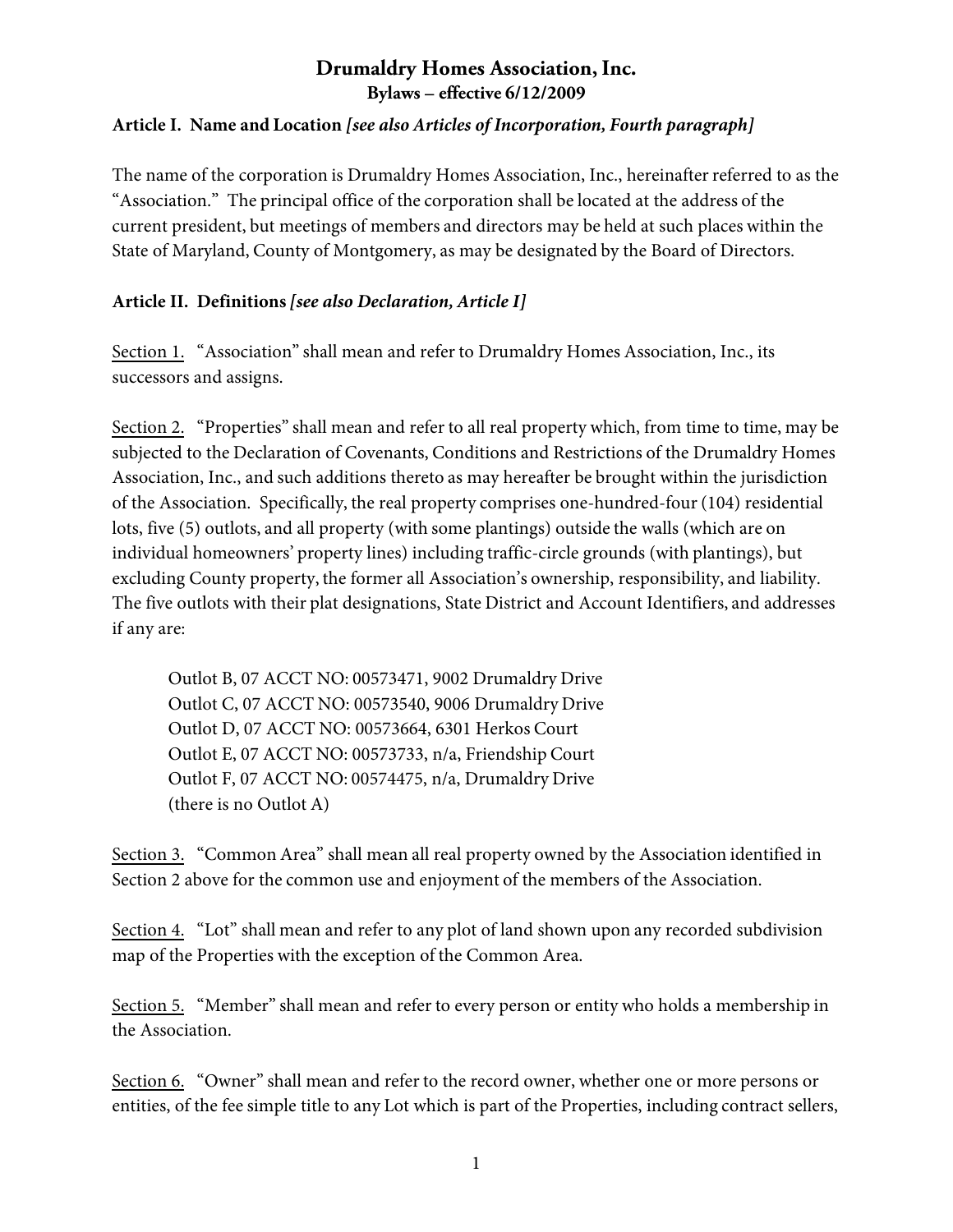but excluding those having, such interest merely as security for the performance of an obligation.

Section 7. "Declaration" shall mean and refer to the Declaration of Covenants, Conditions and Restrictions applicable to the Properties recorded among the land records of Montgomery County, Maryland.

#### **Article III. Membership** *[see also Declaration, Article II]*

Section 1. Membership. Every person or entity who is a record owner of a fee or undivided fee interest in any Lot which is subject by covenants of record to assessment by the Association, including contract sellers, shall be a member of the Association.

The foregoing is not intended to include persons or entities who hold an interest merely as security for the performance of an obligation. No owner shall have more than one membership. Membership shall be appurtenant to and may not be separated from ownership of any Lot which is subject to assessment by the Association. Ownership of such Lot shall be the sole qualification for membership.

Section 2. Suspension of Membership. *[see also Declaration, Article IV, section (d)]* During any period in which a member shall be in default in the payment of any annual or special assessment levied by the Association, the voting rights of such member may be suspended by the Board of Directors until such assessment has been paid. Such rights of a member may also be suspended, after notice and hearing, for a period not to exceed ninety (90) days for violation of any rules and regulations established by the Board of Directors governing the use of the Common Area and facilities.

#### **Article IV. Property Rights: Rights of Enjoyment** *[see also Declaration, Article IV]*

Each member shall be entitled to the use and enjoyment of the Common Area and facilities as provided in the Declaration. Any member may delegate his rights of enjoyment of the Common Area and facilities to the members of his family, his tenants or contract purchasers, who reside on the property. Such member shall notify the secretary in writing of the name of any such delegate. The rights and privileges of such delegate are subject to suspension to the same extent as those of the member.

# **Article V. Board of Directors: Selection, Term of Office** *[see also Articles of Incorporation, Fifth paragraph]*

Section 1. Number. The affairs of this Association shall be managed by a Board of at least three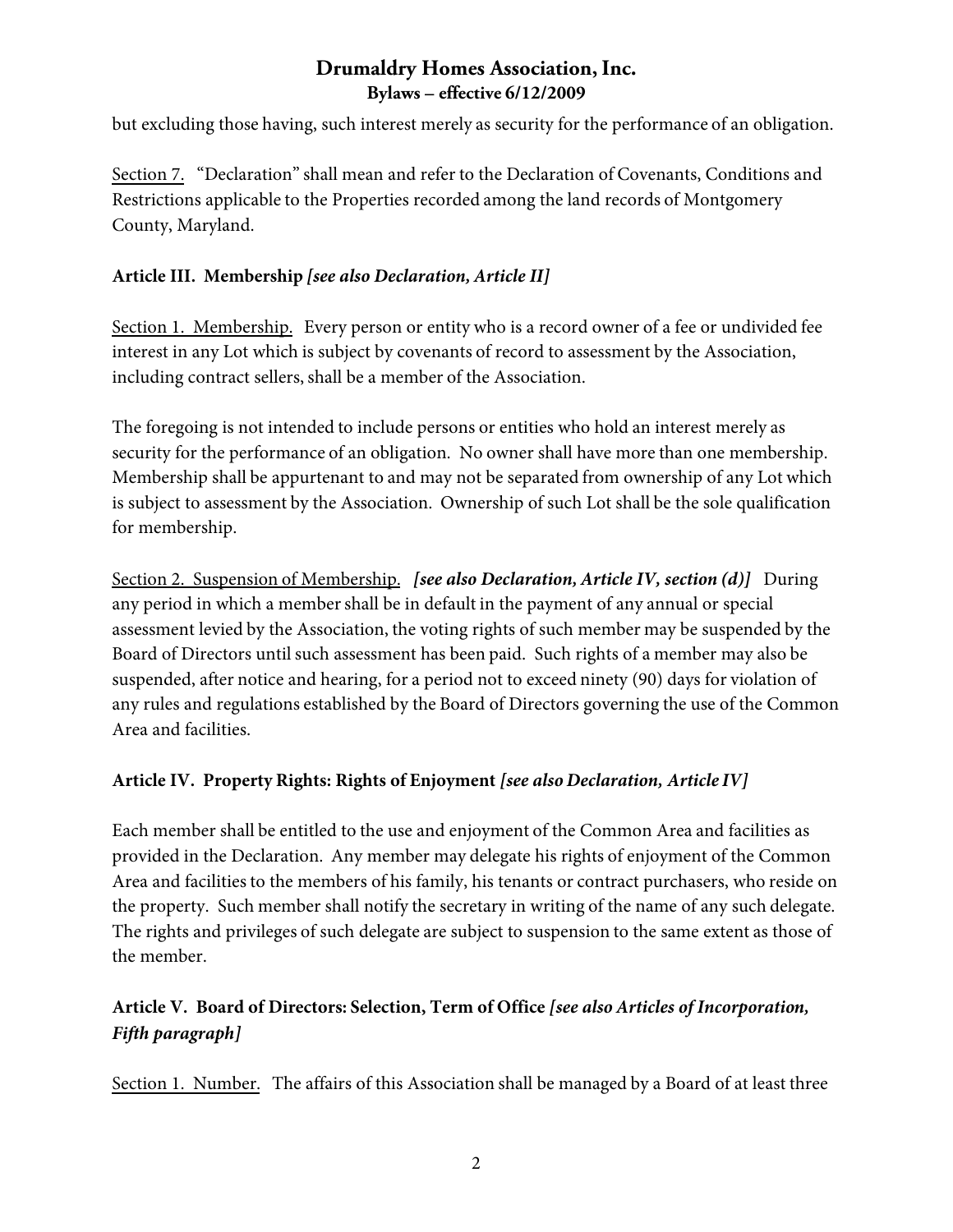(3), and normally five (5) directors, who need to be members of the Association, and a majority of whom must have been elected (as opposed to selected). Upon the loss of directors such that only one or two remain, the only valid action of the remaining directors is the appointment of replacement directors in accordance with Section 3 of this paragraph, to again achieve the minimum of three required for Association operation. Specifically, no funds are to be disbursed or other business, such as contract signing, etc. transacted until there are a minimum of three (3) validly appointed or elected directors.

At the next annual meeting, to remain as directors, those directors who were selected must stand for election for the remainder of the term they are filling.

Section 2. Election. At the first annual meeting the members shall elect one director for a term of one year, two directors for a term of two years and two directors for a term of three years; and as the term of such directors expire new directors shall be elected for terms of three years. No Director may serve more than two (2) consecutive terms. Elected Directors incumbent at least one (1) day before these By-Laws are revised may serve no more than their current term plus three (3) consecutive years.

Section 3. Loss, Removal, and Replacement of Directors. Any directors may be removed from the Board, with or without cause, by a majority vote of the members of the Association. In the event of death, resignation, or removal of a director, his or her successor shall be selected by the remaining members of the Board and shall serve until the next annual meeting of the members and until a successor is elected and qualifies. The Secretary shall timely publish to the membership of the Association the name of the lost director, position held if any, the date of that director's election, the time remaining in that director's term, the name of the new director, and the date the new director may stand for election.

Section 4. Compensation. No director shall receive compensation for any service he or she may render to the Association. However, any director may be reimbursed for his or her actual expenses incurred in the performance of his or her duties.

Section 5. Action Taken Without a Meeting. Under unusual circumstances, the directors shall have the right to take any action in the absence of a meeting which they could take at a meeting by obtaining the written approval of all the directors. Any action so approved shall have the same effect as though taken at a meeting of the directors.

#### **Article VI. Meeting of Directors**

Section 1. Regular Meetings. Regular meetings of the Board of Directors shall be held at least quarterly.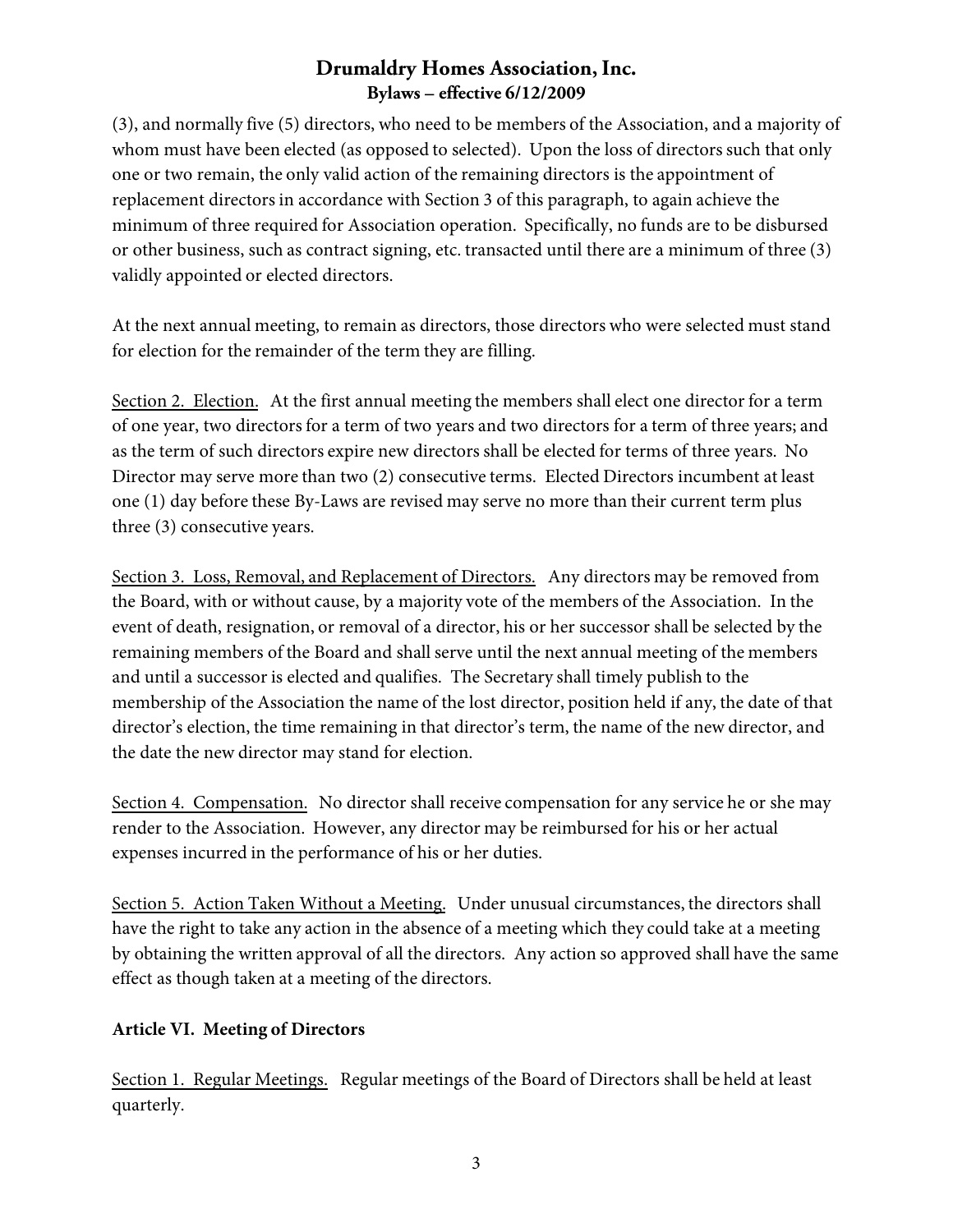Section 2. Special Meetings. Special meetings of the Board of Directors shall be held when called by the president of the Association, or by any two directors.

Section 3. Open Meetings. Except as provided in Section 4, all meetings of the Board of Directors or committees established by the Board of Directors shall be open to all owners or occupants of units of the Association and their guests. Meetings shall be adequately publicized with advance notice of at least 72 hours and held at places convenient to the greatest number of members.

Section 4. Closed Meetings. Meetings of the Board of Directors or committees established by the Board of Directors may be closed only for the purposes enumerated in the Maryland Home Owners' Association Act, Title 11B, and the Montgomery County Code, Chapter 10B, Common Ownership Communities; and such other laws and regulations and/or revisions to these laws and regulations that apply to the Association. A statement of the time, place and purpose of any closed meeting, the record of the vote of each member by which the meeting was closed, and the reason for closing the meeting must be included in the minutes of the next Board of Directors meeting and must be made available so as to reasonably notify members of the Association within 14 days after the meeting.

Section 5. Quorum. A majority of the number of directors shall constitute a quorum for the transaction of business. Every act or decision done or made by a majority of the directors present at a duly held meeting at which a quorum is present shall be regarded as the act of the Board.

Section 6. Emergency Meetings. The notice required under Section 3 may be waived if the Board member calling the meeting declares an emergency.

#### **Article VII. Nomination and Election of Directors**

Section 1. Nomination. Nominations for election to the Board of Directors shall be made by a Nominating Committee. Nominations may also be made from the floor at the annual meeting. The Nominating Committee shall consist of a Chairman, who shall be a member of the Board of Directors, and two or more members of the Association. The Nominating Committee shall be appointed by the Board of Directors prior to each annual meeting of the members, to serve from the close of such annual meeting until the close of the next annual meeting and such appointment shall be announced at each annual meeting. The Nominating Committee shall make as many nominations for election to the Board of Directors as it shall in it discretion determine, but not less than the number of vacancies that are to be filled. Such nominations shall be made from among members.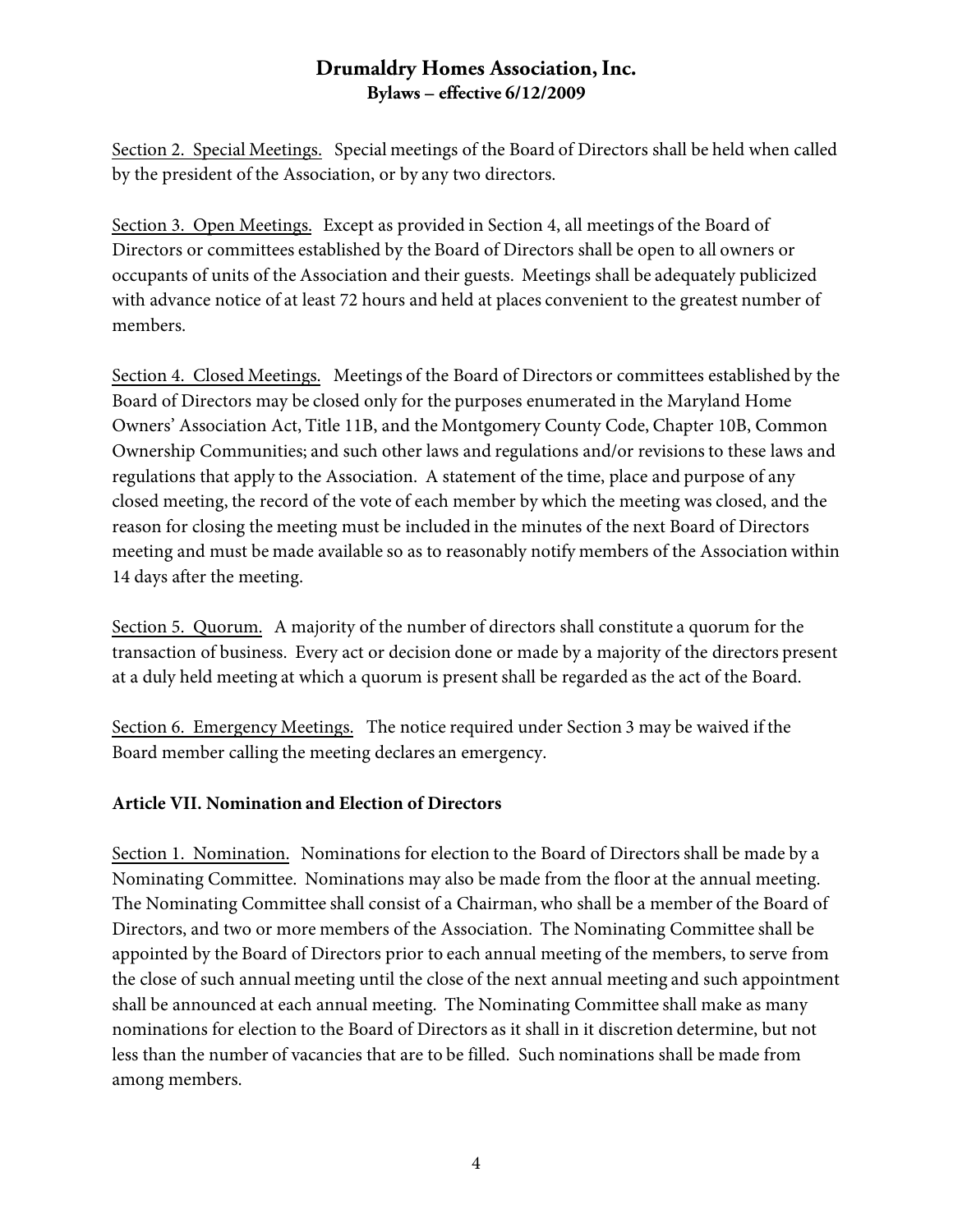Section 2. Election. Election to the Board of Directors shall be by secret written ballot. At such election the members or their proxies may cast, in respect to each vacancy, as many votes as they are entitled to exercise under the provisions of the Declaration. The persons receiving the largest number of votes shall be elected. Cumulative voting is not permitted.

# **Article VIII. Powers and Duties of the Board of Directors** *[see also the Articles of Incorporation, and the Declaration]*

Section 1. Powers. The Board of Directors shall have power:

(a) To adopt and publish rules and regulations governing the use of the Common Area and facilities, and the personal conduct of the members and guests thereon, and to establish penalties for the infraction thereof.

(b) To exercise for the Association all powers, duties and authority vested in or delegated to this Association not reserved to the membership by other provisions of these By-Laws, the Articles of Incorporation, or the Declaration, except that for the Board to build upon, convey, sell, lease, transfer, dedicate for public use, or otherwise dispose of real property, approval must be obtained of not less than two-thirds (2/3) of the members, in a formal vote at a meeting called according to the rules for Special Assessments specified in Article XII Section 5. *[see also third paragraph, section (c) of the Articles of Incorporation]*

(c) To declare the office of a member of the Board of Directors to be vacant in the event such member shall be absent from three (3) consecutive regular meetings of the Board of Directors; and

(d) To employ a manager, an independent contractor, or such other employees as they deem necessary, and to prescribe their duties.

Section 2. Duties. It shall be the duty of the Board of Directors:

(a) To cause to be kept a complete record of all its acts and corporate affairs and to present a statement thereof to the members at the annual meeting of the members or at any special meeting, when such statement is requested in writing by one-fourth (1/4) of the members who are entitled to vote;

(b) To supervise all officers, agents and employees of the Association, and to see that their duties, including the filing of all Federal, State and County reporting requirements, including the annual Personal Property Returns to the State of Maryland Department of Assessments and Taxation, are properly preformed;

(c) As more fully provided herein and in the Declarations;

(1) to fix the amount of the annual assessment against each Lot at least thirty (30) days in advance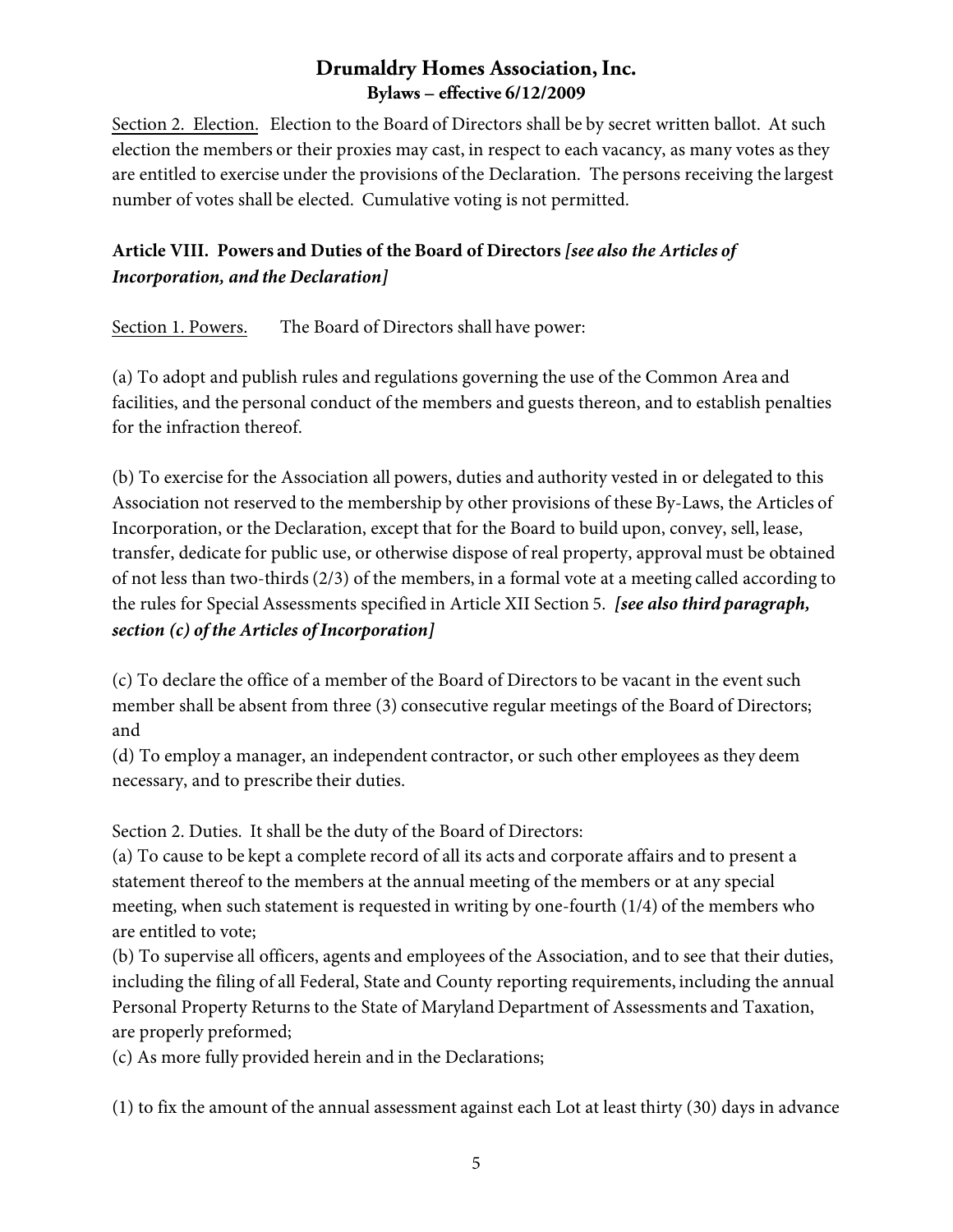of the annual assessment period, as hereinafter provided in Article XII, and

(2) to send written notice of each assessment to every Owner subject thereto at least thirty (30) days in advance of each annual assessment period;

(d) To issue, or to cause an appropriate officer to issue, upon demand by any person, a certificate setting forth whether any assessment ahs been paid. A reasonable charge may be made by the Board for the issuance of these certificates. Such certificate shall be conclusive evidence of any assessment therein stated to have been paid;

(e) To procure and maintain adequate liability and Officers and Directors insurance, and to procure adequate hazard insurance on property owned by the Association;

(f) To cause all officers or employees having fiscal responsibility to be bonded, as it may deem appropriate;

(g) To cause the Common Area and common collector drainage system to be maintained;

(h) To provide members of the Association with the proposed budget of the Association at least 30 days before the Board votes on the budget;

(i) To provide members of the Association with any proposed amendment to the budget at least 30 days before the Board votes on the amendment, if the amendment will result in an increase or decrease of more than 15 percent of the approved budget. This requirement does not apply to expenditures made to respond to an imminent threat to health or safety or of serious property damage; and

(j) To contract for an independent financial audit by a Certified Public Accountant (CPA) if requested to do so by more than one half of the total number of any of the following:

- i. members of the Audit Committee, or
- ii. owners (who convey their wishes to the Board either [*a*] by voting, in person or by proxy, at an annual or special meeting; or [*b*] in writing within any given calendar year), or
- iii. members of the Board.

# **Article IX. Committees**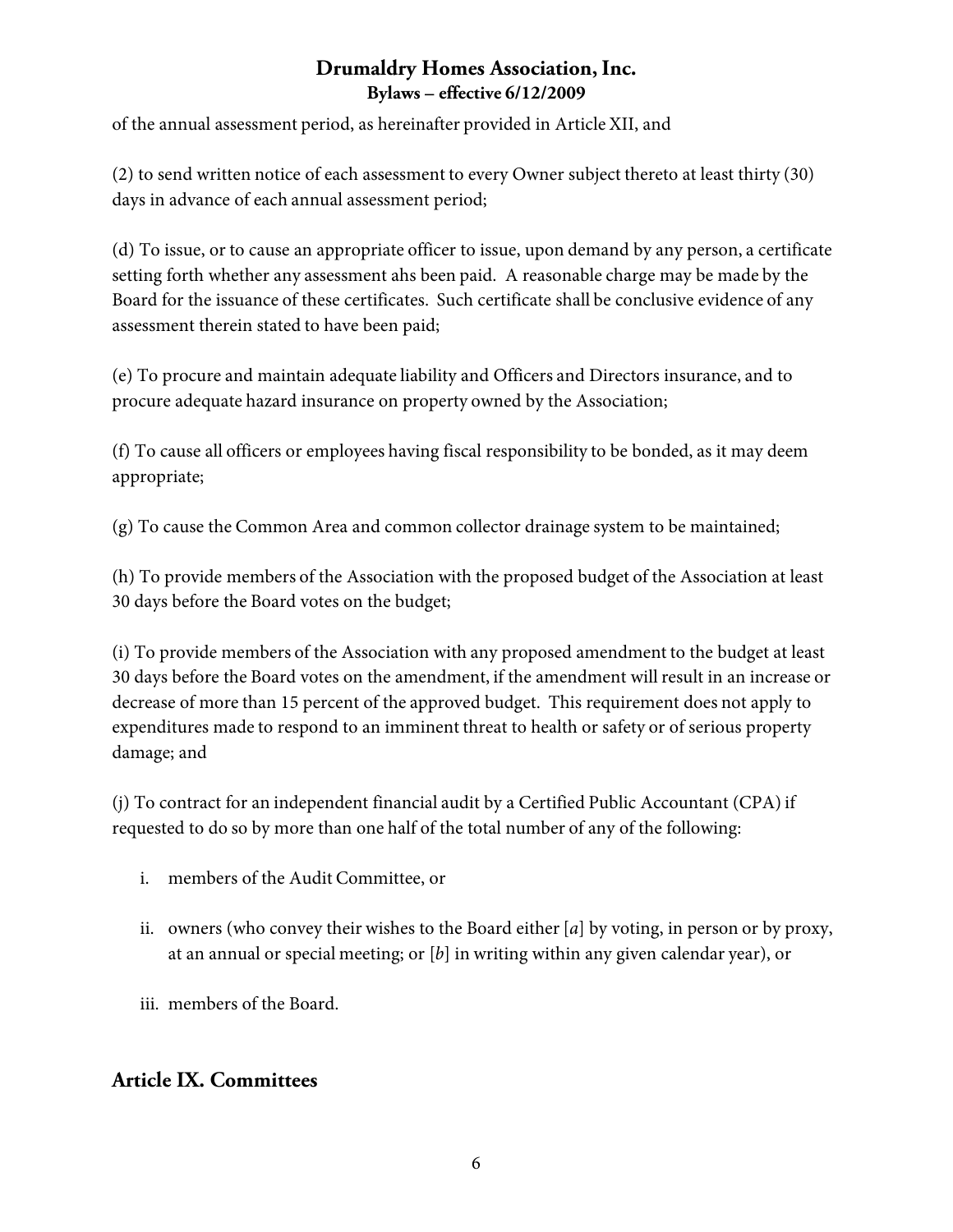Section 1. Optional Committees.The Board of Directors of the Association may appoint the following committees:

(a) An Architecture Committee of three (3) or more members as provided in the Declaration. The Committee shall recommend to the Board procedures, materials, and other policies concerning property appearance subject to the Declaration. Once such recommendations are approved by the Board, the Committee shall communicate them to the community. The Committee shall also create a process to consider owner requests for property changes, including notice of the owner's right to appeal denials as well as safeguards providing notice to other owners to allow an appeal of approvals to the Board (as allowed for in Art. IX, Sec. 4). This process shall be submitted to the Board for approval and, once approved, distributed to owners. The Committee shall use this process to review all owners' requests for changes.

(b) A Maintenance Committee to arrange for, coordinate, and supervise the maintenance, review, and repair of the common collector. Also, the Committee shall**:** help the Treasurer prepare budget recommendations for common collector fund transfers; solicit bids from contractors and recommend to the Board maintenance, repair, and contractors for these. At the Board's request, the Committee shall also advise the Board on matters that are not landscape related but pertain to the maintenance, repair, or improvement of the "public areas" [areas described in Subsection 1.c below], and help it provide general information to the owners on maintenance issues common to their personal property (e.g., home exteriors and walls).

(c) A Landscape Committee to supervise the maintenance and improvements of the outlots owned by the Association and, at the discretion of the Board, [*i*] the traffic circles and grass strips located on county property, [*ii*] part of the property owned by the National Center for Children and Families adjacent to Drumaldry Drive, and/or [*iii*] some of the owners' property located outside their walls. The Committee shall**:** advise the Board on issues regarding these grounds; solicit and recommend landscape maintenance and improvement contracts; approve bills covered by Board-approved contracts for grounds care or improvement; and prepare annual budget recommendations for the Treasurer. Additionally, the Committee advises the Board on needed landscape-related subcommittees and on other landscape matters.

(d) Any other standing or ad hoc committees deemed necessary or appropriate in carrying out the Association's purposes.

Section 2. Audit Committee.An Audit Committee of at least three (3) Association members shall be appointed each year by the Board following the Association annual meeting. Neither members of the Committee nor their partners shall be members of the Board or have been members of the Board for the preceding fiscal year. The Committee Chairperson shall be chosen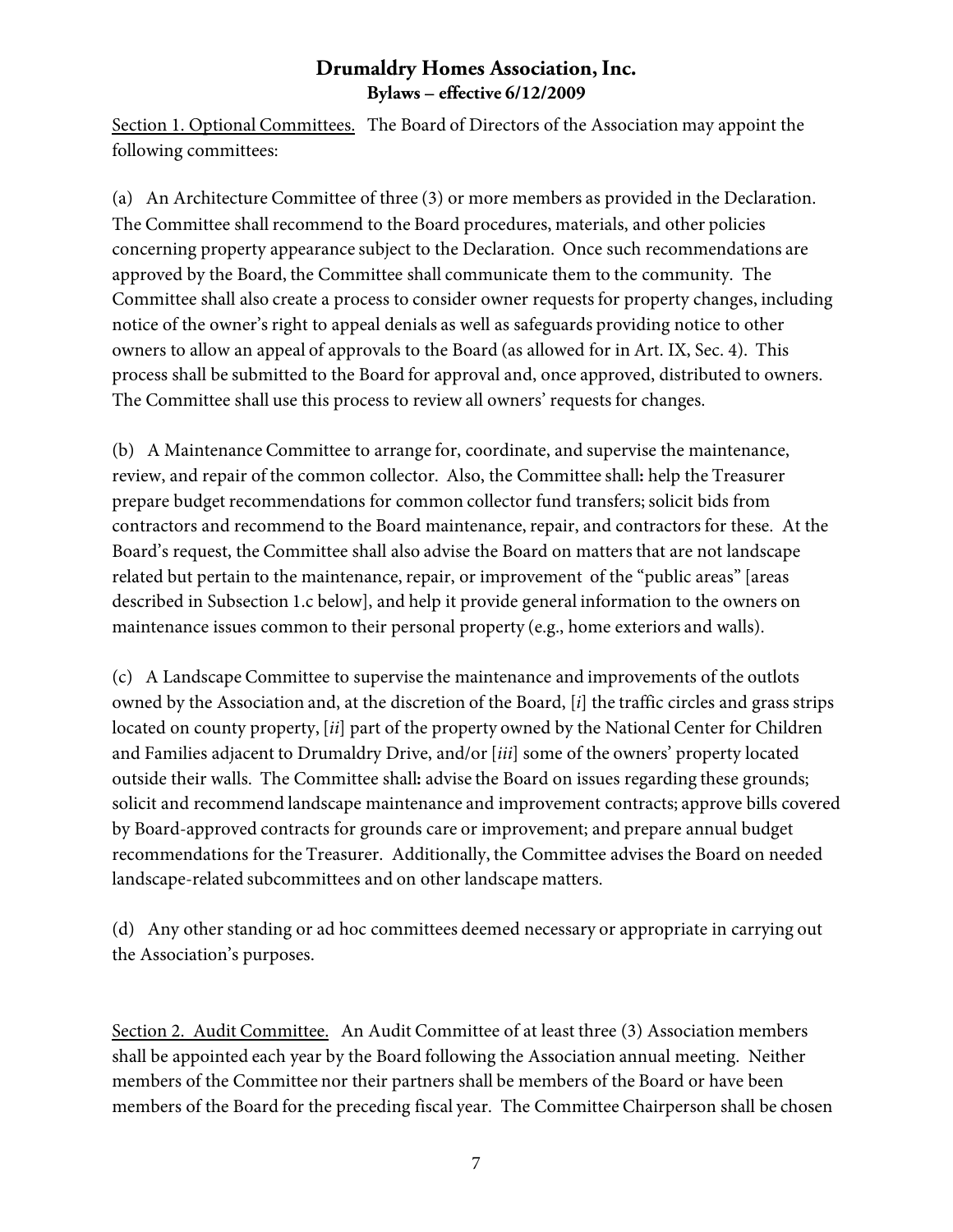by the Committee. The Committee's areas of responsibility are:

- (a) Financial Review Responsibilities:
	- i. review the Association's financial records. At a minimum, this review shall include ensuring that bank statements are reconciled, vendor payments are accurate, and documentation is adequate for all financial transactions;
	- ii. review all year-end financial reports to ensure that the amounts reported are fairly categorized and accurate;
	- iii. determine, in the Committee's opinion, the state of the Association finances and if an audit by an independent CPA is warranted; and
	- iv. perform any other duties the Committee considers reasonable and necessary to ensure financial records and reports are fair and accurate.
- (b) Reporting Responsibilities:
	- i. report its findings and recommendations to the Board no later than its April meeting;
	- ii. report to the Association membership at its next regular annual meeting; and
	- iii. if a financial audit occurs, the Committee will review the CPA's report and present its findings to the Board and subsequently to the Association membership at the next regular annual meeting.

Section 3. Complaints. It shall be the duty of each committee to receive complaints from members on any matter involving Association functions, duties, and activities within its field of responsibility. Recommendations for the disposal of complaints received by a committee shall be forwarded to the Board of Directors for consideration by the Board.

Section 4. Appeal. Any member who disputes an action of a committee may appeal to the Board of Directors for resolution of such disagreement. **Appeals must be timely**. A homeowner's notice of appeal must be communicated in writing to the President or Secretary of DHA. Appeals taken more than sixty (60) days after the homeowner has received written notice from the President or Secretary of DHA of the homeowner's right to appeal shall not be considered timely. The Board of Directors shall be the final authority within the Association for the resolution of disputes.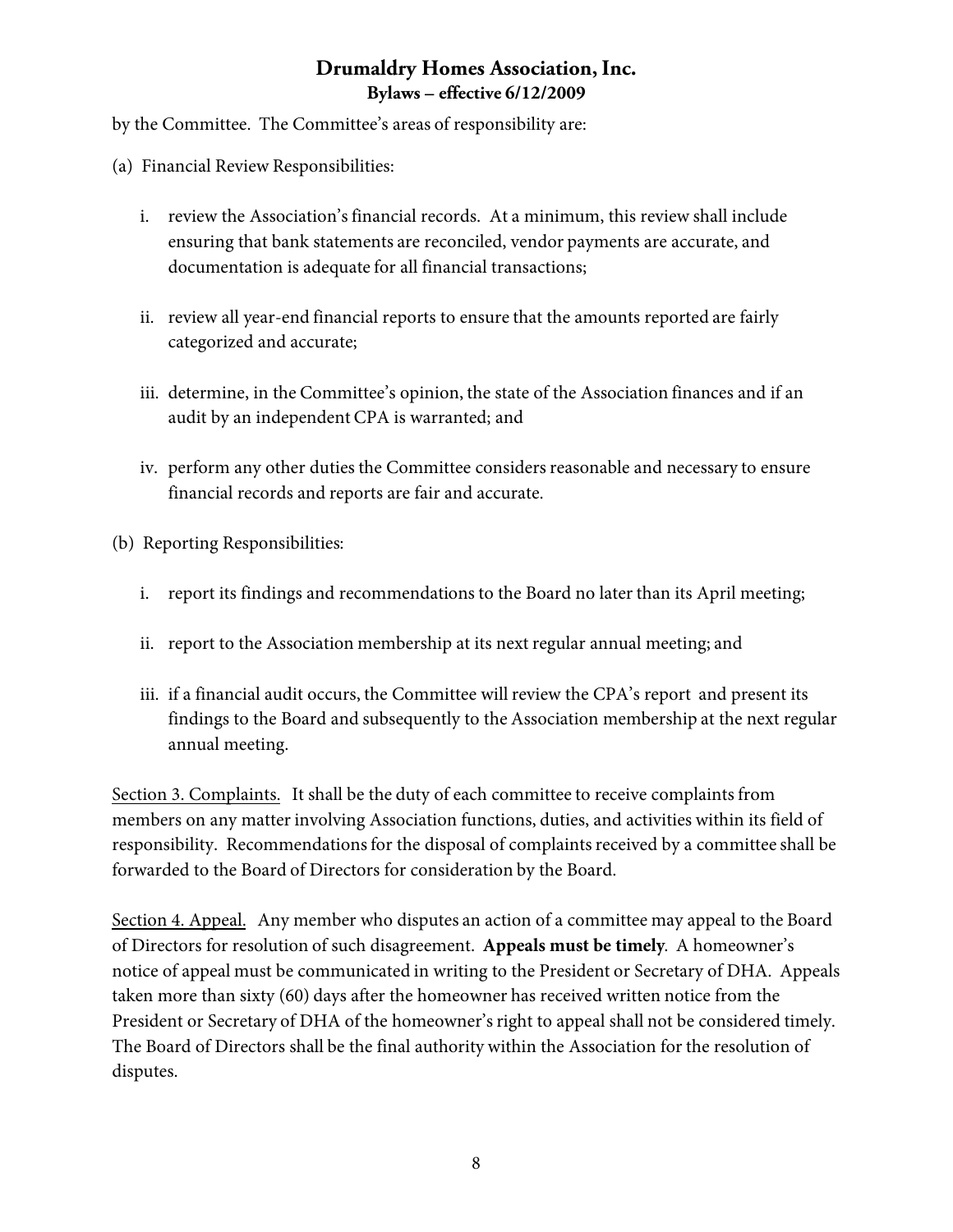#### **Article X. Meeting of Members**

Section 1. Annual Meeting. The annual meeting shall be held during the second quarter of the year, and the date, time, and place of the annual meeting shall be determined by the Board of Directors.

Section 2. Special Meetings. Special meetings of the members may be called at any time by the president or by the Board of Directors, or upon written request of the members who are entitled to vote one-fourth (1/4) of all of the votes of the membership who are entitled to vote.

Section 3. Notice of Meetings. Written notice of each meeting of the members shall be given by, or at the direction of, the secretary or person authorized to call the meeting, at least 15 days before such meeting to each member entitled to vote thereat, addressed to the member's address last appearing, on the books of the Association, or supplied by such member to the Association for the purpose of notice. Such notice shall specify the place, day and hour of the meeting and, in the case of a special meeting, the purpose of the meeting.

Section 4. Quorum. The presence at the meeting of members entitled to cast, or of proxies entitled to cast, at least one-tenth (1/10) of the votes of the membership shall constitute a quorum for any action except as otherwise provided in the Articles of Incorporation, the Declaration, or these By-Laws. If, however, such quorum shall not be present or represented at any meeting, the members entitled to vote thereat shall have power to adjourn the meeting from time to time, without notice other than announcement at the meeting, until a quorum as aforesaid shall be present or be represented.

Section 5. Proxies. At all meetings of members, each member may vote in person or by proxy. All proxies shall be in writing and filed with the secretary. Every proxy shall be revocable and shall automatically cease upon conveyance by the member of his Lot.

Article XI. Officers and Their Duties

Section 1. Enumeration of Offices. The offices of this Association shall be a president, vice-president, secretary, and treasurer, who shall be members of the Board of Directors, and such other officers as the Board may from time to time by resolution create.

Section 2. Election of Officers. The election of officers shall take place at the first meeting of the Board of Directors following each annual meeting of the members.

Section 3. Term. The officers of this Association shall be elected annually by the Board and each shall hold office for one (1) year unless he or she shall sooner resign, or shall be removed, or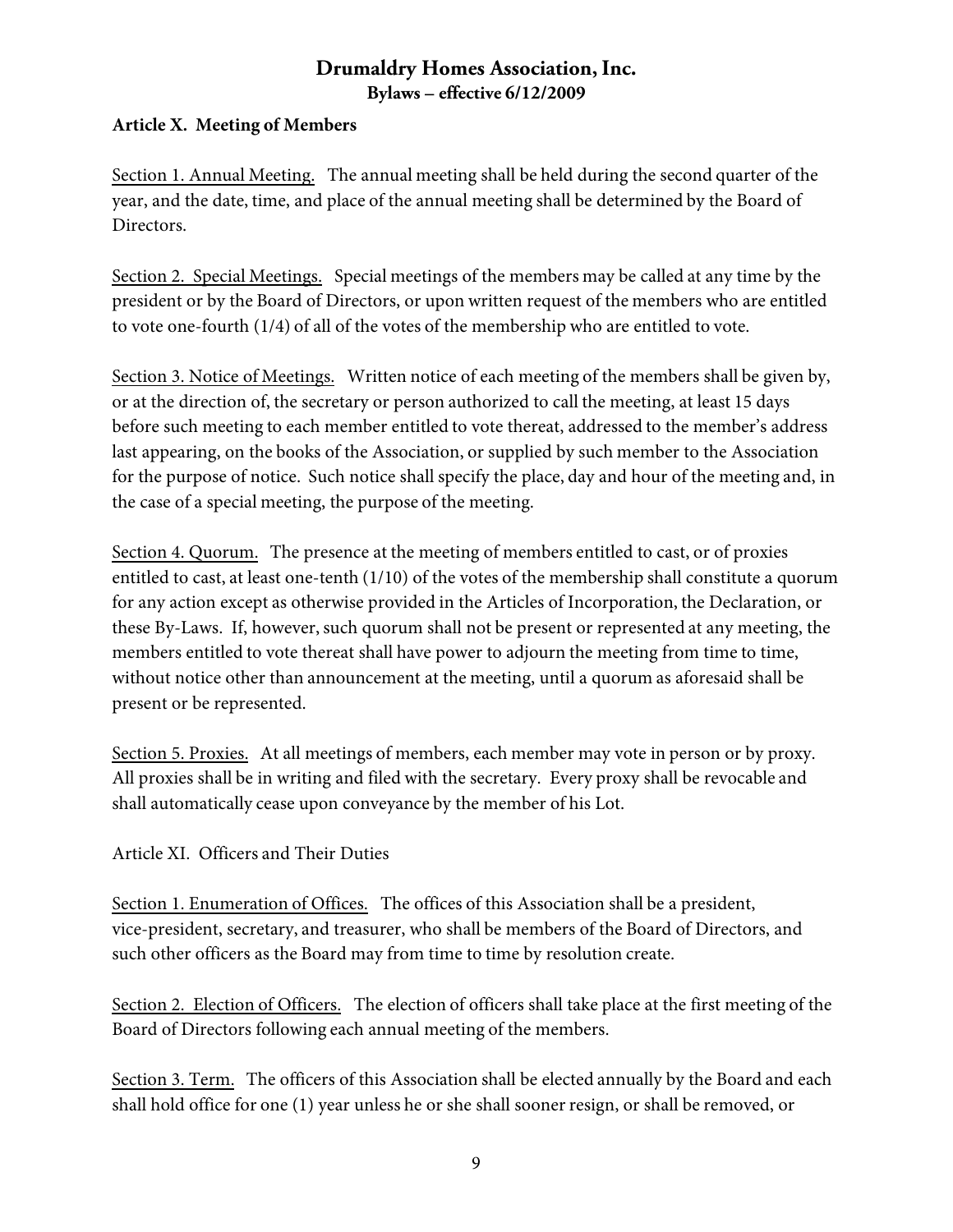otherwise disqualified to serve.

Section 4. Special Appointments. The Board may elect such other officers as the affairs of the Association may require, each of whom shall hold office for such period, have such authority, and perform such duties as the Board may, from time to time, determine.

Section 5 Resignation and Removal. Any officer may be removed from office with or without cause by the Board. Any officer may resign at any time by giving written notice to the Board, the president or the secretary. Such resignation shall take effect on the date of receipt of such notice or at any later time specified therein, and unless otherwise specified therein, the acceptance of such resignation shall not be necessary to make it effective.

Section 6. Vacancies. A vacancy in any office may be filled in the manner prescribed for regular election. The officer elected to such vacancy shall serve for the remainder of the term of the officer he or she replaces.

Section 7. Multiple Offices. The offices of secretary and treasurer may be held by the same person. No person shall simultaneously hold more than one of any of the other offices except n the case of special offices created pursuant to Section 4 of the Article.

Section 8. Duties. The duties of the officers are as follows:

(a) President. The president shall preside at all meetings of the Board of Directors; shall see that orders and resolutions of the Board are carried out; shall sign all leases, mortgages, deeds and other written instruments and shall co-sign all checks and promissory notes. The president shall also appoint a Resident Agent for the Association, pursuant to Maryland law, and report the actual names and addresses of the Principal Office and Resident Agent of the Association to the State of Maryland Department of Assessments and Taxation, Business Services and Finance Division, or its successor agency. The president will also ensure that the Board has notified all relevant Federal, State and County agencies of changes in address and of role, such as a newly-elected successor president; has filed all tax returns and legal notices; has filed with suitable filing fees, all founding documents, such as Revised By-Laws, with the Clerk of the Circuit Court of Montgomery County MD Depository for Association documents.

(b) Vice-President. The vice-president shall act in the place and stead of the president in the event of his or her absence, inability or refusal to act, and shall exercise and discharge such other duties as may be required of him or her by the Board.

(c) Secretary. The secretary shall record the votes and keep and timely distribute the minutes of all meetings and proceedings of the Board and of the members; keep the corporate seal of the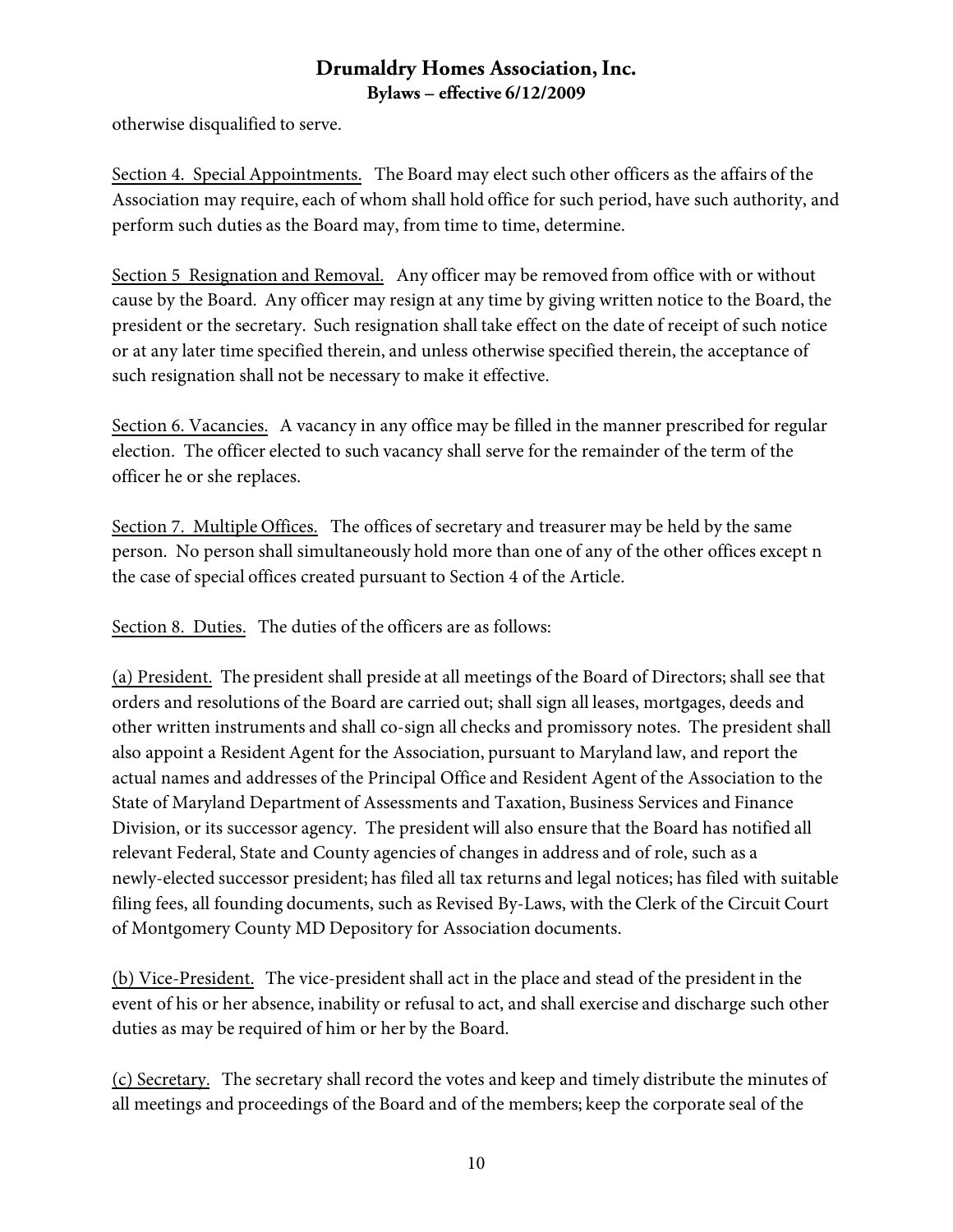Association and affix it on all papers requiring said seal; serve notice of meetings of the Board and of the members; keep appropriate current records showing the members of the Association together with their addresses, and shall perform such other duties as required by the Board.

(d) Treasurer. The Treasurer shall**:**

- i. receive and deposit in appropriate bank accounts all monies of the Association;
- ii. disburse such funds as directed by resolution of the Board;
- iii. ensure all checks and promissory notes of the Association have the appropriate signature(s)**;**
- iv. keep proper books of accounts;
- v. contact the Audit Committee to schedule a financial review of the Association books at the completion of each fiscal year, participate in discussions and provide information as requested by the Audit Committee, and provide all Association records in Treasurer's control to the Audit Committee as requested;
- vi. prepare and, once recommended by the Board, deliver to owners an annual budget and a statement of income and expenditures in a timely manner; and
- vii. present the budget and financial statements to the membership at its regular annual meeting.

If there were one or more prior Treasurers during the fiscal year under review, whenever needed the Audit Committee may request relevant information from those Treasurers.

# **Article XII. Assessments** *[see also Articles of Incorporation, Third paragraph, Section (b) and Declaration, Article V]*

Section 1. Creation of the Lien and Personal Obligation of Assessments. By the Declaration each member is deemed to covenant and agree to pay to the Association: (1) annual assessments or charges, and (2) special assessments for capital improvements. The annual and special assessments, together with such interest thereon and costs of collection thereof, as hereinafter provided, shall be a charge on the land and shall be a continuing lien upon the property against which each such assessment is made. Each such assessment, together with such interest, costs, and reasonable attorney's fees shall also be the personal obligation of the person who was the Owner of such property at the time when the assessment fell due and shall not pass to his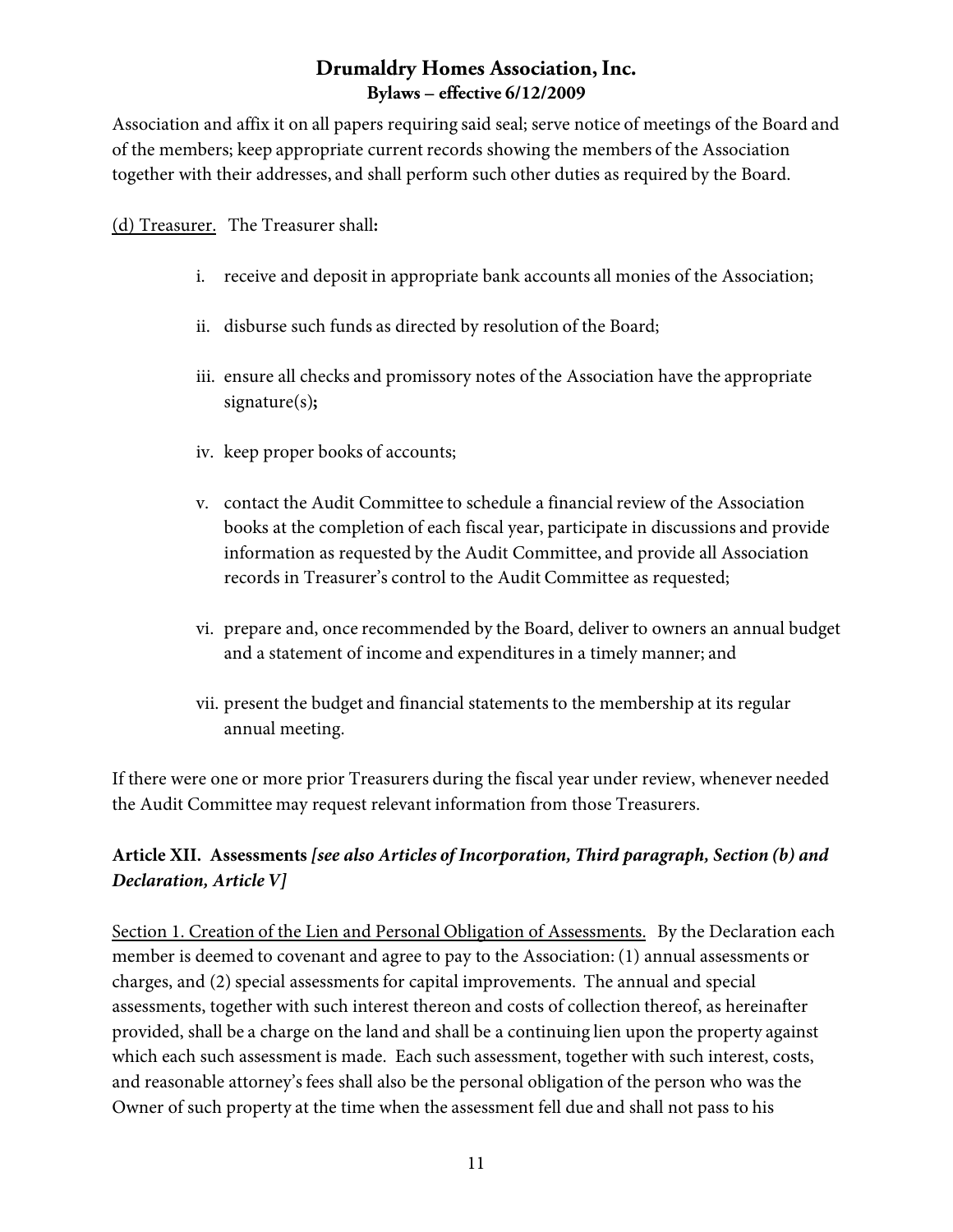successors in title unless expressly assumed by them.

Section 2. Purpose of Assessments. The assessments levied by the Association shall be used exclusively for the purpose of promoting the recreation, health, safety, and welfare of the residents in the Properties and in particular for the improvement and maintenance of the Properties, services and facilities devoted to this purpose and related to the use and enjoyment of the Common Area and of the homes situated upon the Properties. Maintenance shall include but not be limited to the care of trees, shrubs, grass and natural areas owned by the Association, and also the repairing and maintaining of common collector lines of the drainage system across each individual lot.

Section 3. Basis and Maximum of Annual Assessments. Until January 1 of the year immediately following the conveyance of the first lot to an owner, the maximum annual assessment shall be \$65.00 per lot.

- a. From and after January 1 of the year immediately following the conveyance of the first Lot to an owner, the maximum annual assessment may be increased effective January 1 of each year without a vote of the membership in conformance with the rise, if any, of the Consumer Price Index (published by the Department of Labor, Washington, D.C.) for the preceding month of July.
- b. From and after January 1 of the year immediately following the conveyance of the first Lot to an owner, the maximum annual assessment may be increased above that established by the Consumer Price Index formula by a vote of the members for the next succeeding five (5) years and at the end of this period, for each succeeding period of three (3) years, provided that any such change shall have the assent of two-thirds (2/3) of the votes of the members who are voting in person or by proxy, at a meeting duly called for this purpose, written notice of which shall be sent to all members not less than 30 days nor more than 60 days in advance of the meeting setting forth the purpose of the meeting. The limitations hereof shall not apply to any change in the maximum and basis of the assessments undertaken as an incident to a merger or consolidation in which the Association is authorized to participate under its Articles of Incorporation.
- c. After consideration of current maintenance costs and future needs of the Association, the Board of Directors may fix the annual assessment at an amount not in excess of the maximum.

Section 4. Method of Computation When Using the Consumer Price Index. The Consumer Price Index establishes the United States City Average numerical rating of July, 1969, as 128.2.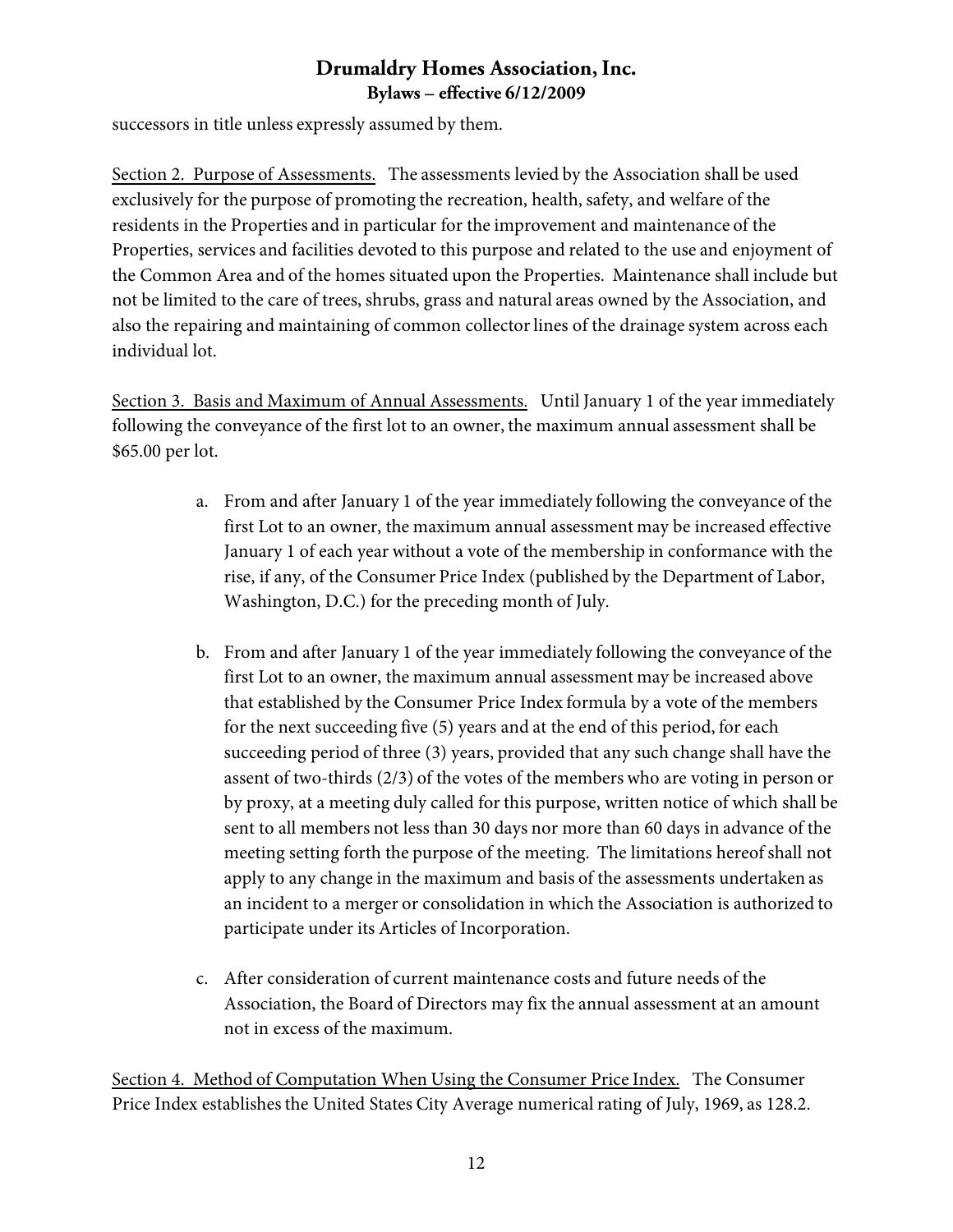This will be the base rating. To determine the percentage to be applied to the maximum annual assessment for each subsequent year, divide this base rating into the numerical rating established by the Consumer Price Index for the month of July preceding the proposed assessment year. This adjustment percentage, if in excess of 100 percentum, is multiplied by the original maximum annual assessment to obtain the maximum assessment for the subsequent year.

Section 5. Special Assessments for Capital Improvements. In addition to the annual assessments authorized above, the Association may levy, in any assessment year, a special assessment applicable to that year only, for the purpose of defraying, in whole or in part, the cost of any construction or reconstruction, unexpected repair or replacement of a described capital improvement upon the Common Area, including the necessary fixtures and personal property, related thereto, provided that any such assessment shall have the assent of two-thirds (2/3) of the votes of the members who are voting in person or by proxy at a meeting duly called for this purpose, written notice of which shall be sent to all members not less than 30 days nor more than 60 days in advance of the meeting setting forth the purpose of the meeting.

Section 6. Uniform Rate. Both annual and special assessments must be fixed at a uniform rate for all Lots.

Section 7. Quorum for Any Action Authorized Under Sections 3 and 5. At the first meeting called, as provided in Section 3 and 5 hereof, the presence at the meeting of members or of proxies entitled to cast sixty percent (60%) of all the votes of the membership shall constitute a quorum. If the required quorum is not forthcoming at any meeting, another meeting may be called, subject to the notice requirement set forth in Section 3 and 5, and the required quorum at any such subsequent meeting shall be one-half (1/2) of the required quorum at the preceding meeting. No such subsequent meeting shall be held more than sixty (60) days following the preceding meeting.

Section 8. Notice and Due Date of Assessment. The fiscal year shall coincide with the calendar year. The Board of Directors shall fix the amount of the annual assessment against each Lot at least thirty (30) days in advance of each annual assessment period. Written notice of the annual assessment shall be sent to every Owner subject thereto. Annual assessments shall be due on the first day of January and payable no later than the thirty-first day of January of each fiscal year. The Association shall upon demand at any time furnish a certificate in writing, signed by an officer of the Association, setting forth whether the assessments on a specified Lot have been paid. A reasonable charge may be made by the Board for the issuance of these certificates. Such certificate shall be conclusive evidence of payment of any assessment therein stated to have been paid.

Section 9. Effect of Non-Payment of Assessments: Remedies of the Association. Any assessments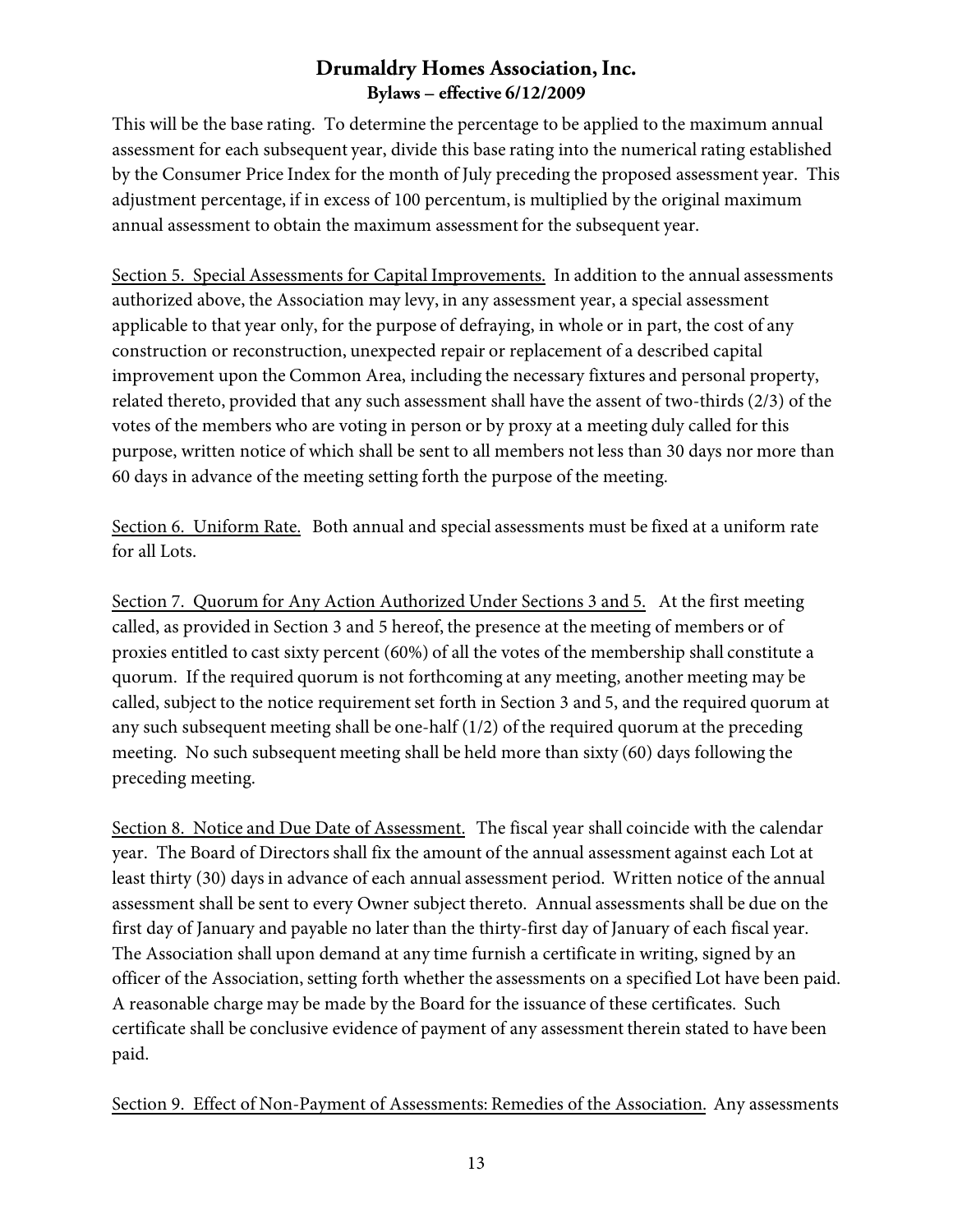which are not paid when due shall be delinquent. If the assessment is not paid within thirty (30) days after the due date, the assessment shall bear interest from the date of delinquency at the rate of six (6) percent per annum, and the Association may bring an action at law against the owner personally obligated to pay the same or foreclose the lien against the property, and interest, costs, and reasonable attorney's fees of any such action shall be added to the amount of such assessment. No Owner may waive or otherwise escape liability for the assessments provided for herein by non-use of the Common Area or abandonment of his Lot.

Section 10. Subordination of the Lien to Mortgages. The lien of the assessments provided for herein shall be subordinate to the lien of any mortgage or mortgages. Sale or transfer of any Lot shall not affect the assessment lien. However, the sale or transfer of any Lot which is subject to any mortgage, pursuant to a decree of foreclosure under such mortgage or any proceeding in lieu of foreclosure thereof, shall extinguish the lien of such assessments as to payments thereof which became due prior to such sale or transfer. No sale or transfer shall relieve such Lot from liability for any assessments thereafter becoming due or from the lien thereof.

Section 11. Exempt Property. The following property subject to the Declaration shall be exempt from the assessments created therein: (a) all properties dedicated to and accepted by a local public authority, (b) the Common Area, and (c) all properties owned by a charitable or nonprofit organization exempt from taxation by the laws of the State of Maryland. However, no land or improvements devoted to dwelling use shall be exempt from said assessments.

#### **Article XIII. Books and Records**

The books, records and papers of the Association shall at all times, during reasonable business hours, be subject to inspection by any member. The Declaration, the Articles of Incorporation and the By-Laws of the Association shall be available for viewing and for obtaining copies at the Homeowners Association depository in the office of the Montgomery County Clerk of the Court.

# **Article XIV. Corporate Seal**

The Association shall have a seal in circular form having within its circumference the words: Drumaldry Homes Association, Inc., a Maryland Corporation.

#### **Article XV. Amendments**

Section 1. These By-Laws may be amended, at a regular or special meeting, by a vote of a majority of the members of the Association.

Section 2. In the case of any conflict between the Articles of Incorporation and these By-Laws,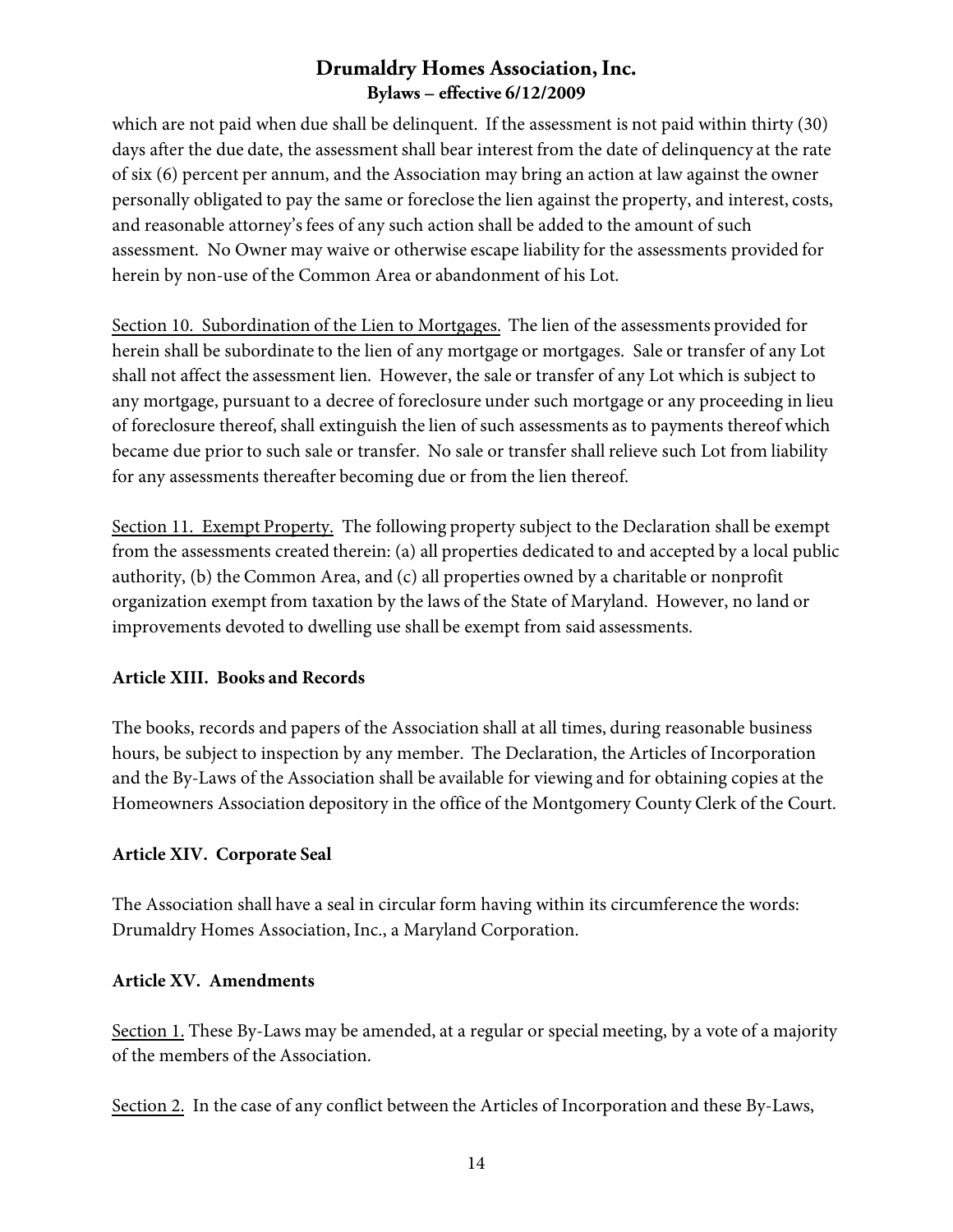the Articles shall control; and in the case of any conflict between the Declaration and these By-Laws, the Declaration shall control.

#### **Article XVI. Miscellaneous**

The fiscal year of the Association shall begin on the first day of January and end on the 31st day of December of every year.

**In Witness Whereof,** we being all of the directors of Drumaldry Homes Association, Inc., have hereunto set our hands this \_\_\_\_ day of \_\_\_\_\_\_\_\_\_\_\_\_\_\_, 2009.

James E. Burk, President

Murray Goldstein, Vice-President

Randall Smith, Secretary

Laurie E. Wilner, Treasurer

Carrie Mann, Director